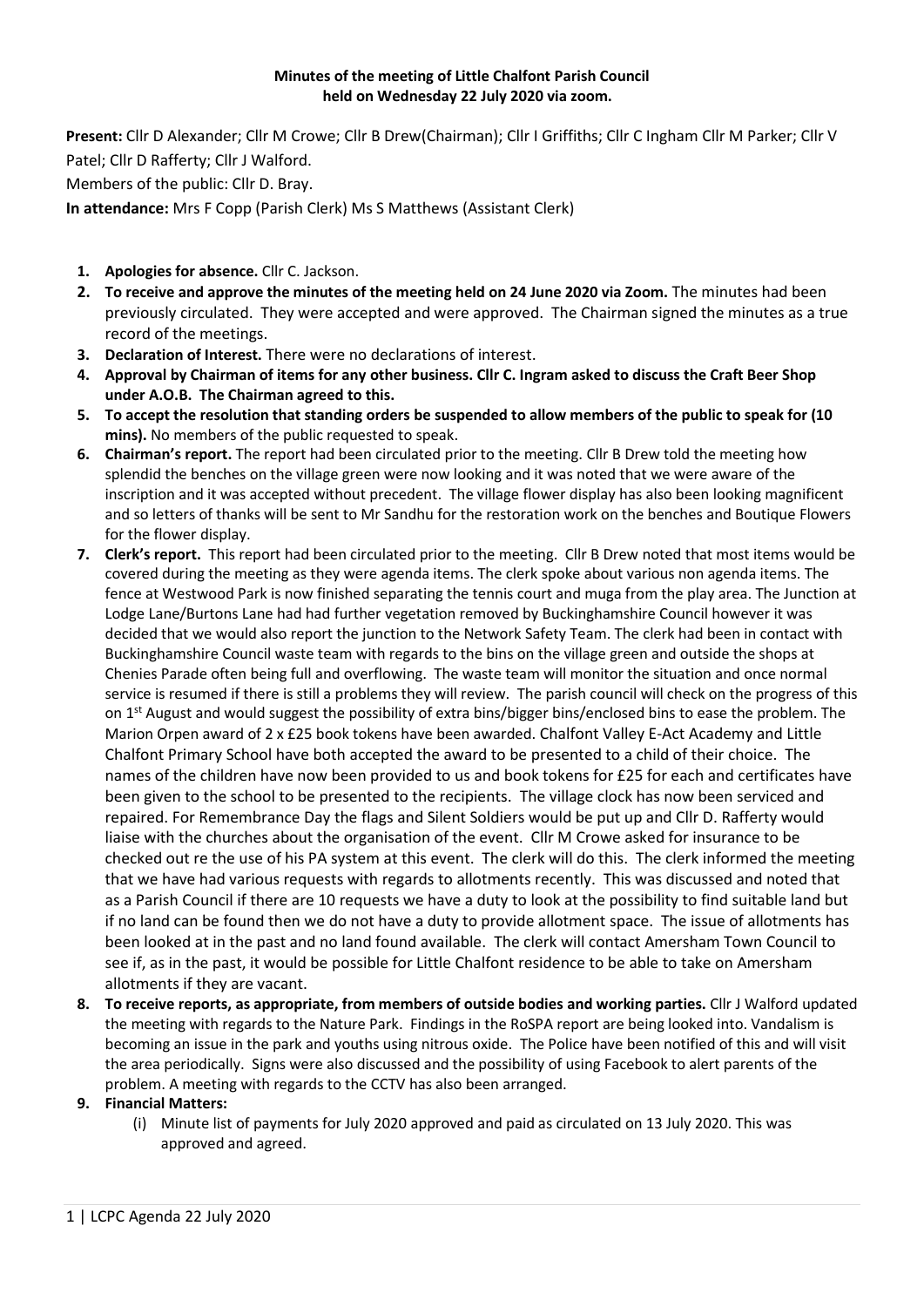- (ii) Income and expenditure report. The report had been previously circulated. Cllr M. Parker asked about the Lodger rental payments coming in. The clerk advised that the payment has been received and will show on the income and expenditure report next month. There were no other questions.
- **10. Beel Close update.** TFL have been in contact with us and requested for the spec to be modified just showing the land that they own. We have modified this and returned it to them and are still awaiting a response. The clerk will follow up.
- **11. Streetlights - Resolution to seek approval from MHCLG to apply for a PWLB loan.** The resolution was passed that:-

At the Little Chalfont Parish Council meeting of 22 July 2020 it was RESOLVED to seek the approval of the Secretary of State for Housing, Communities & Local Government to apply for a PWLB loan of £71,740 over the borrowing term of 5 years for converting the street lights in Little Chalfont to LED's. The annual loan repayments will come to around £14,348.

This was proposed by Cllr B Drew and seconded by Cllr M. Parker. The additional paperwork will now be submitted for the loan application approval.

- **12. Community Boards update.** Cllr B Drew reported to the meeting that the first Community Boards meeting had taken place. It was very much as an introductory meeting with local discussion re coronavirus and talking about possibly priorities for the area. Focus groups will be set up. Cllr B Drew bought up his concerns to Cllr D. Bray about how much the Parish Council will or will not be able to get involved. Members of the public are welcome at the meetings so if other councillors who are not the representatives from the Parish Council wish to attend the meetings then they would be able to do so as members of the public.
- **13. Rowood Farm Lodge Goods Vehicle Licence Application.** Cllr Ingham reported that Bucks Council had submitted a strong objection, mainly on highways grounds, to the Office of the Traffic Commissioner (OTC). The application had been withdrawn, and notice of the withdrawal posted on the OTC website on 8 July. Cllr Ingham was monitoring the website in case any new application appeared.
- **14. Cokes Lane Feasibility Study update.** The siding out and vegetation clearance has now been done at the site and has helped, however there is still concern about the safety of pedestrians on this corner and so this will be kept as an agenda item and the feasibility study will be discussed. It was agreed that we will approach Buckinghamshire Council to ask for the possibility of bollards on the pavement to be included into the feasibility study.
- **15. Community Centre. Update**. There was nothing to report however it was discussed if an application for costs as approved by the planning inspector should be submitted to Buckinghamshire Council. This was discussed but as the original application was through Chiltern District Council and it would take time to compile then the costs if recouped would be low. Cllr B Drew proposed not to proceed with recouping costs and Cllr M Parker seconded. The motion was carried. It was agreed that this planning application had been badly treated by the District Council. Buckinghamshire Council would be informed of the decision.
- **16. Local Plan. Update.** Cllr Ingham said there was nothing new to report on the Chiltern and South Bucks local plan process, but noted that two planning applications, one for 800 homes, and an alternative one for 300, had been submitted on one of the areas of green belt and AONB which was under consideration for possible development in Three Rivers DC's emerging local plan, between St Clement Danes School and Green Street. As this could affect congestion and pollution on the A 404, Cllr Ingham would propose to the Planning Committee draft objections from Little Chalfont PC.
- **17. Parking Issues.** It was noted that the Paris Council are deferring action while Covid-19 restrictions are in place.
- **18. VJ Day - arrangements for commemorating (15 August).** It was agreed that the Silent Soldiers and Union Jack flags would be put up.
- **19. LCCA Newsletter update.** The LCCA newsletter has now been distributed. Cllr B Drew thanked Cllr J Walford for all her work on this. Cllr C Ingham told the meeting that when he was distributing in his area two local residents had thanked him and were pleased to be receiving the newsletter. These thanks will be passed on to the LCCA committee.
- **20. Little Chalfont Parish Council - Website accessibility requirements for 23 September 2020.** Don Marshall has been working on this and updates have been sent to councillors. Nearly all the work is now complete and we are on target to easily make 23<sup>rd</sup> September to be compliant.
- **21. Update on actions relating to the coronavirus pandemic - Village Green etc.** Cllr Ingham reported that he was investigating informally whether Bucks Council, as the landowner, would, in principle, object to local cafes being allowed to place tables on the village green temporarily during this summer, to provide more space